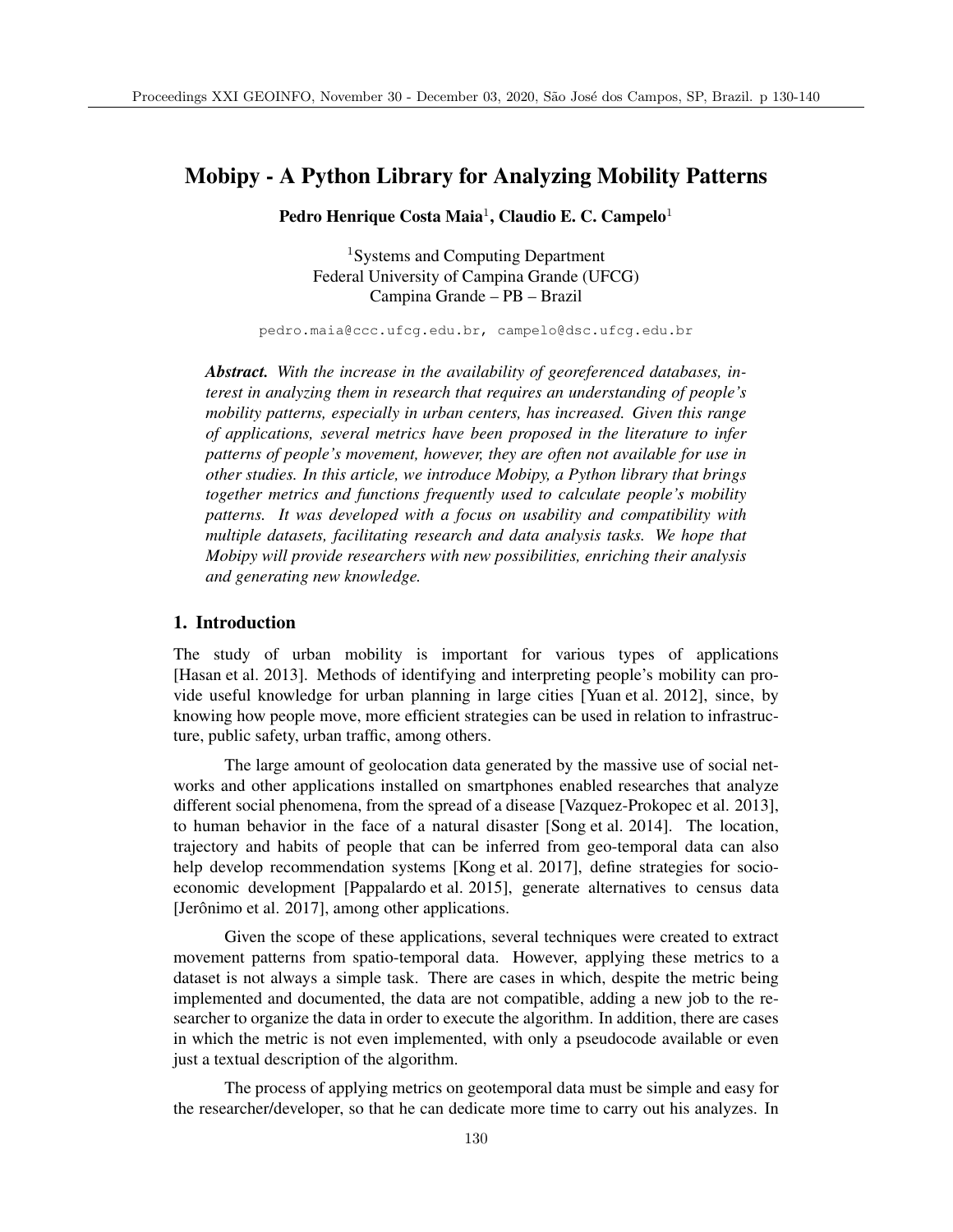this context, we developed the *Mobipy: A Python Library for Mobility Patterns* 1, that brings together multiple functions for calculating metrics of mobility patterns. These functions were selected based on their relevance and some of them have adapted for greater coverage in other research. Mobipy aims at providing geoinformatics researchers and developers with a useful and easy to use tool.

The rest of this article is structured as follows. Section 2 define some basic concepts used in the following sections. Section 3 shows an overview of the library, with metrics and auxiliary functions. Section 4 includes demos of the system in use with real data. Finally, Section 5 concludes the paper and points to future work.

## 2. Basic concepts

This section introduces some concepts and technologies that were adopted in the development of the library.

## 2.1. Clustering

With the increased availability of geospatial data, the demand for ways to conduct exploratory analyzes on these data has also increased. For this, one of the most used processes is data clustering. As discussed by [Han et al. 2001], this process groups a set of objects into classes or clusters so that the grouped objects are highly similar to each other. This procedure makes it possible to identify relationships and characteristics that may exist implicitly in spatial databases.

Many different clustering methods have been proposed in the literature: based on wavelets [Sheikholeslami et al. 2000], data density [Wang and Hamilton 2003], presence of physical obstacles [Za¨ıane and Lee 2002], among others. In this work, the clustering algorithm DBSCAN (Density Based Spatial Clustering of Applications with Noise) [Ester et al. 1996] will be used. This algorithm was chosen because it does not require the user to specify the number of clusters to be created, and needs only two parameters to work, making its use simpler.

Figure 1 shows an example of how the algorithm works. In this example, three clusters were generated, based on similar spatial characteristics of their containing elements. In addition, it can be seen that there are black dots around the clusters, called noise, representing data located in low density regions. This approach will be used in the calculation of some metrics in the library, which will be described in Section 3.1.

## 2.2. Dataframe

Performing operations on a large dataset can be a costly task for the machine. Therefore, it is necessary to use a structure that can efficiently filter, iterate and access data. For this purpose, Mobipy uses as its primary data structure the DataFrame of the Pandas library [McKinney 2011]. This structure offers powerful and flexible tools that help manipulate the functions that will be presented in Section 3.

Essentially, DataFrame is a two-dimensional data structure, consisting of rows and columns, referring to a spreadsheet. It can be created from files, web pages or codegenerated data. Table 1 shows an example of the structure of a *DataFrame* with the dataset we used to perform the library tests, described in Section 4.

<sup>&</sup>lt;sup>1</sup>Repository link: github.com/pedrohcm/mobipy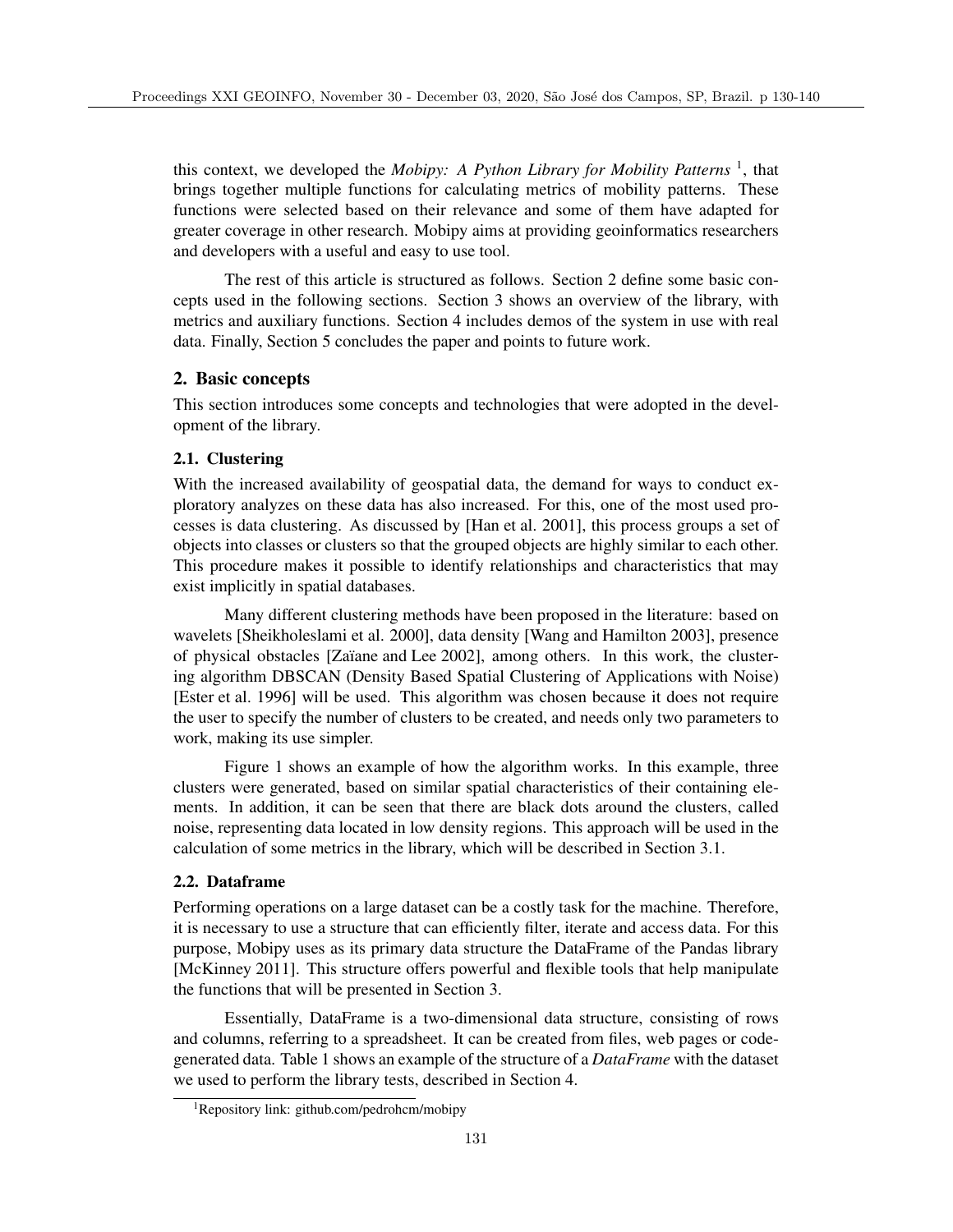

**Figure 1. Example of operation of the DBSCAN algorithm, using Scikit-learn.**

**Table 1. Description of** *DataFrame* **used in Section 4.**

| local time     |         | latitude longitude | horizontal accuracy | speed accuracy | time         | speed | tz.      | userid |
|----------------|---------|--------------------|---------------------|----------------|--------------|-------|----------|--------|
| 1.270654e+09   | 46.4509 | 6.86953            | 87.5226             | 16.992         | 1 270661e+09 | 4.320 | $-72000$ | 61810  |
| 1.270654e+09   | 46.4509 | 686941             | 68 2173             | 11.998         | 1.270661e+09 | 6.624 | $-72000$ | 61810  |
| 2 1.270654e+09 | 464508  | 6.86946            | 113.5750            | 11.998         | 1 270661e+09 | 6.624 | $-72000$ | 61810  |
| 1.270654e+09   | 464507  | 6.86932            | 56 71 57            | 11.998         | 1 270661e+09 | 6.624 | $-72000$ | 6181.0 |
| 1.270654e+09   | 464506  | 6.86910            | 75.9002             | 9.504          | 1 270661e+09 | 3.528 | $-72000$ | 61810  |

From the creation of the dataframe, it becomes possible to perform manipulations on the data in a simple way, in addition to providing useful information for exploratory analyzes to be carried out with this data.

### 3. Solution Architecture and Design

Mobipy is a code library writen in Python programming language that aims at facilitating the calculation of metrics and patterns of mobility of from geo-temporal data. Common input data are those produced by smartphones and from geotagged posts from social network, although other data in the same format can also be used. It focuses on ease and versatility of use, making it possible to filter data before performing the calculations, in addition to providing *insights* on the analyzed datasets. Currently, there are five metrics in the library, each of which can be used for multiple applications. Due to Mobipy's flexibility, new functions can be added, as well as existing ones expanded to more specific cases.

Initially, a literature review was carried out to identify candidate metrics to be implemented in Mobipy. Among them, some were originally in other languages, needing certain adaptation for Python and its libraries. However, others only had a pseudo-code or just a textual description, which led to the development of an approach that both suited the structure of Mobipy and was generalized in order to be used in different situations. Such generalization is necessary due to the data entry format for Mobipy's functions (*DataFrame*). As explained in the subsection 2.2, the advantage of using *DataFrame* is the high performance when processing a large amount of data, which is essential for calculating metrics.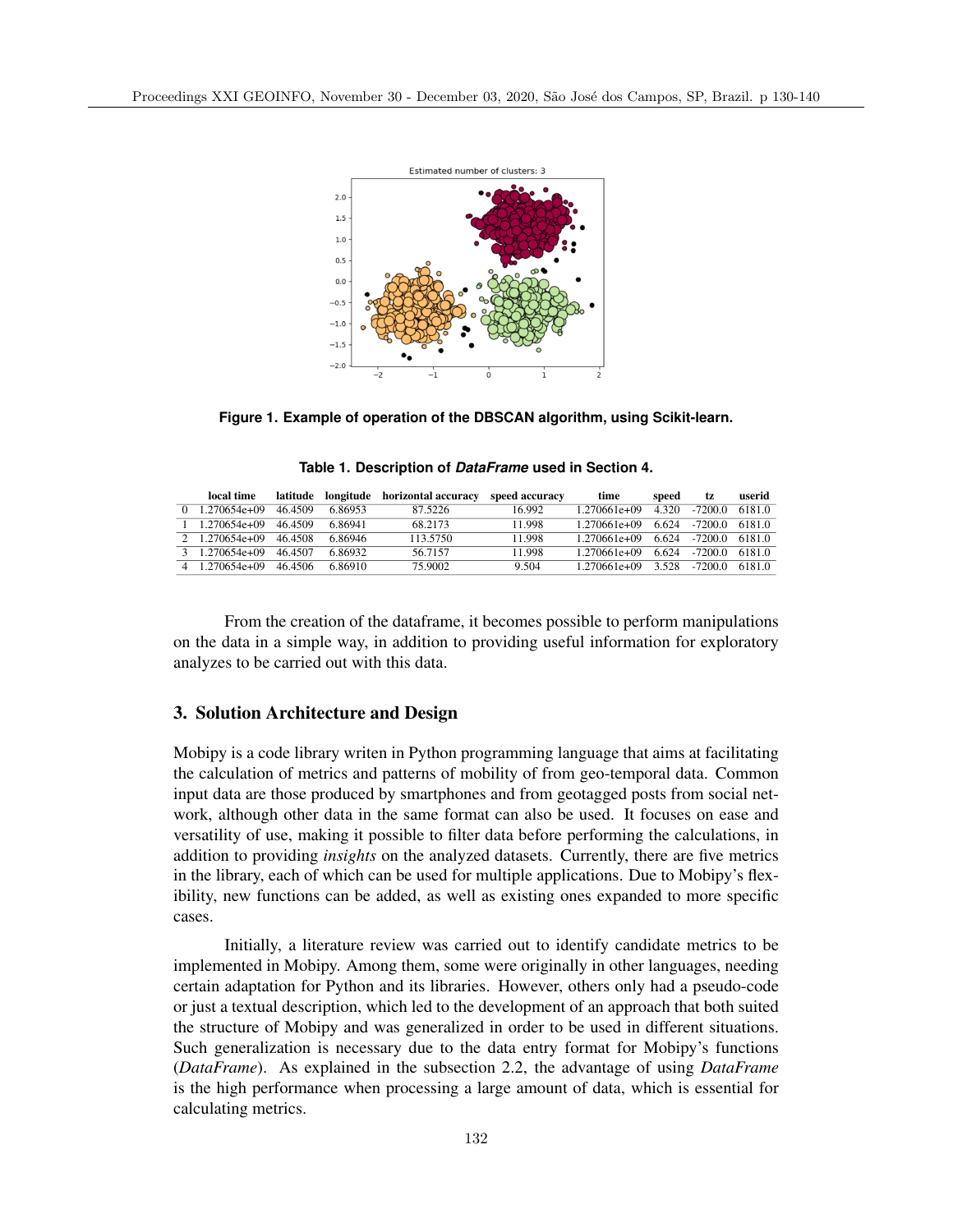#### 3.1. Metrics

The next subsections describe the mobility metrics calculation algorithms implemented in Mobipy and its auxiliary functions.

#### 3.1.1. Radius of Gyration

The metric Radious of Gyration (a.k.a. Radious of Inertia) is commonly used in data from *tweets* [Yin et al. 2016], as it can measure how far and how often a user moves [Jerônimo et al. 2017]. The metric measures the accumulated distances from the center of mass of a user's trajectories, indicating their spatial coverage. The resulting value is directly proportional to the travel distance in relation to a center of mass, and can provide knowledge about its movement patterns.

For this computation, Mobipy can receive as an input the center of mass (previously calculated by the user) or, alternatively, it can be calculated by the library. Thus, the function only requires one parameter: points  $(p)$ , since the center of mass  $(p_c)$ , is optional. The turning radius  $(r_q)$  metric is calculated as shown in Equations 1 and 2.

$$
r_g = \sqrt{\frac{1}{n} \sum_{i=1}^{n} (p_i - p_c)^2}
$$
 (1)

$$
p_c = \frac{1}{n} \sum_{i=1}^{n} p_i
$$
\n<sup>(2)</sup>

#### 3.1.2. Total Distance Displacement

Another metric available at Mobipy is the total travel distance, which is the sum of the distances between the consecutive routes performed by the user. This metric can be useful, for example, to identify users who work as application drivers, taxi drivers, among others.

#### 3.1.3. Activity Centers

From the user data, and applying the DBSCAN algorithm, shown in Section 2.1, it is possible to infer the activity centers. These centers can represent places where the user remains most frequently, being possible to process such places due to the clustering technique applied.

### 3.1.4. Home Location Detection

The location of the user's home can express social conditions that, in turn, can influence how citizens move within an urban center [Jerônimo et al. 2017]. In this case, Mobipy considers only activities carried out at night, and on weekdays, to minimize the incidence of false positives. Thus, the DBSCAN clustering technique is applied again here to identify the user's place of residence. Although based on a simple heuristic,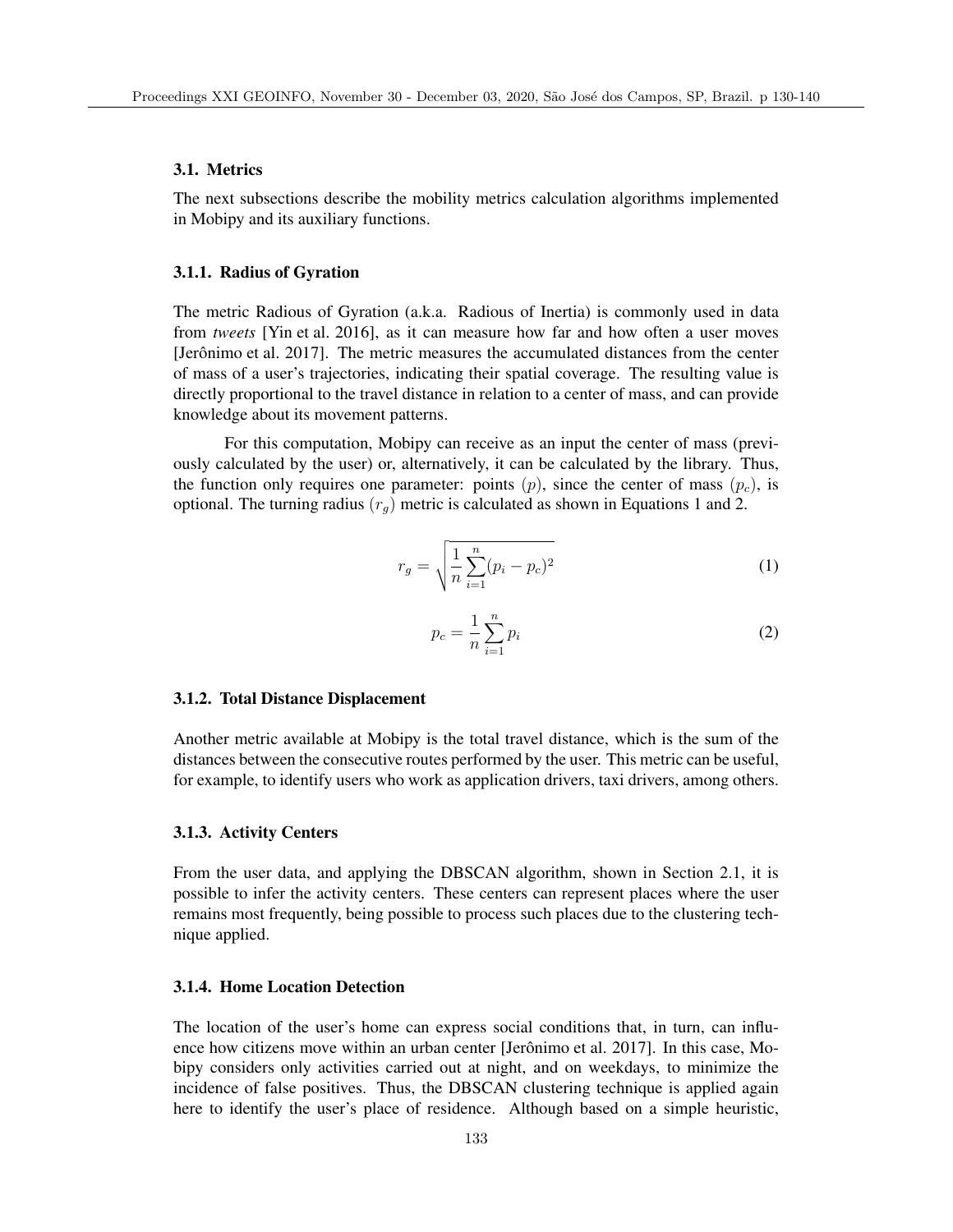[Jerônimo et al. 2017] noted that this method proved to be useful in identifying residences and that it can be reused in other research.

#### 3.1.5. Group by Closeness

Grouping two datasets together can provide important insight into how they relate. An example would be to link a user's activity centers with Points of Interest (POI), such as restaurants, squares and schools. This can provide important data for companies about the types of people who visit such places, how much time they spend, other places frequented by these people, among others.

The proximity grouping function takes two datasets, *A* and *B*, and lists all items in *B* that are closest to items in *A*. The output of the algorithm is a list containing all the elements of *A* and their respective elements of *B*. Optionally, if the *A* dataset contains temporal data, such as *timestamps*, the metric will also return the quartiles of the duration that each element of *A* was close to the elements of *B*. These values are used to generate a *box-plot* for a better view of the metric.

However, this processing requires an intensive calculation of the distance between each element  $A_i \in A$  and all elements of *B*, which can be costly depending the number of elements in each dataset. For this, the algorithm performs a "cut" in the dataset *B* in order to increase performance by not having to calculate the distance for all elements. This cut is performed by creating a *bounding-box* around the *A<sup>i</sup>* element, which filters the elements from *B* to consider only elements that are within that structure. This parameter is called *searchTolerance*, which defaults to 50m.

In addition, there is also a parameter that indicates the tolerance, in meters, of the distance between two elements of *B* to be considered close to the same element *A*. This helps to consider elements of *B* that can belong to more than one element of *A*.

#### 3.2. Helper Functions for Calculating Metrics

Mobipy also has auxiliary functions that have as input the same types used in the calculation of the metrics, that is, they can be used with the same dataset, expanding its set of applications. Among the functions, there are those used by the metrics themselves, such as the calculation of distance between two points, center of mass, dataframe items closer to a point, execution of DBSCAN, among others. These functions can be used separately, just importing the Mobipy emph utils module.

#### 3.3. Helper Functions for Datasets

Mobipy includes some auxiliary functions for reading the datasets, described below.

### 3.3.1. Data Identifier

Given the vast amount of datasets available on the internet, it is easy to come across different types of data, organized in many different ways. Since Mobipy must be used with a dataset, it was thought of as a way to support a greater variety of these. For this, the library has a structure called *DataIdentifier*. This structure contains the following attributes: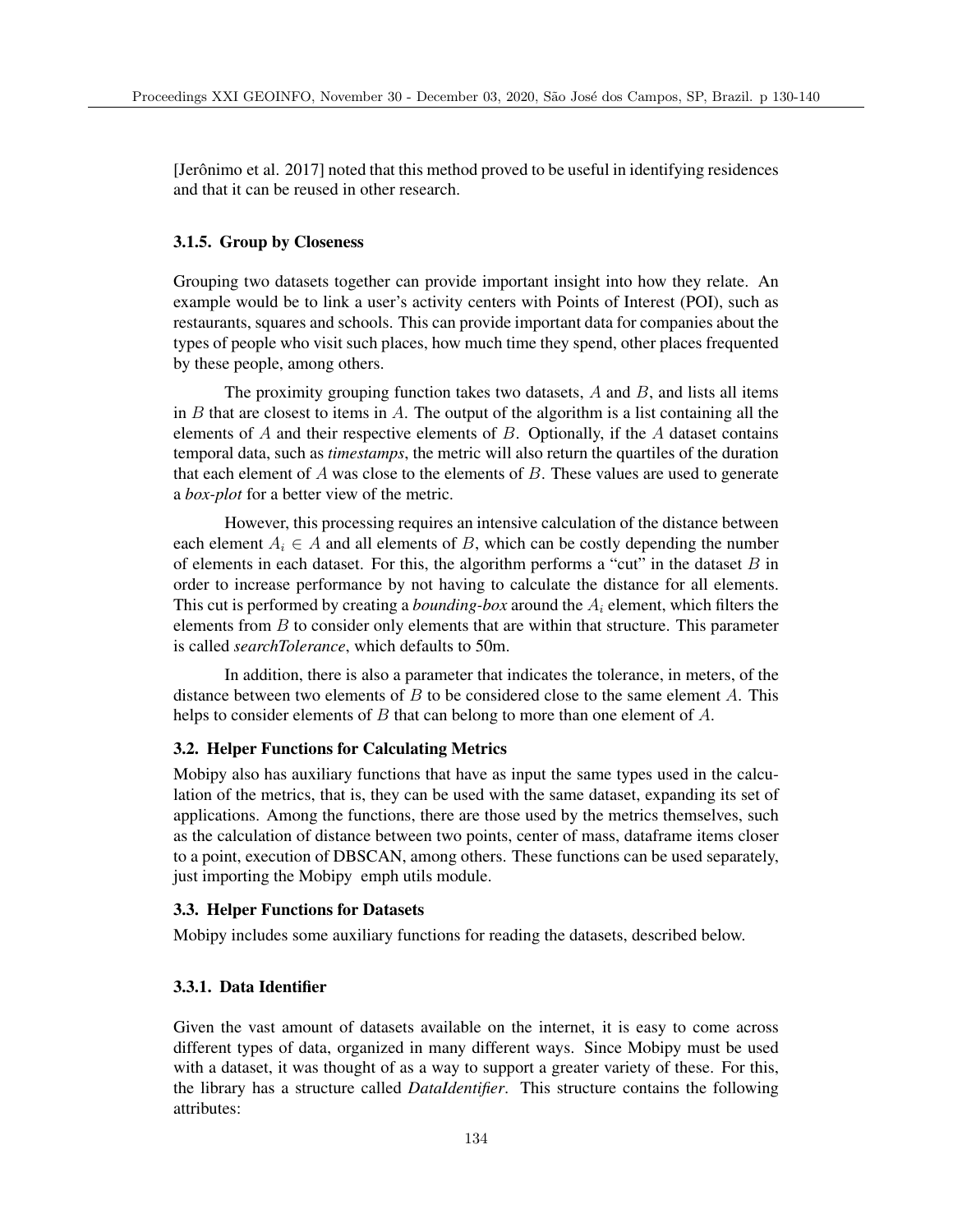- *•* latitude;
- longitude;
- *•* startTime;
- *•* endTime;
- *•* timestamp;
- *•* itemId.

These attributes refer to how the corresponding values are found in the dataset. For example, the latitude field can be like *lat* or *geolat*, so the user can create an instance of *DataIdentifier* with the names of each of the fields, so that the algorithms can access the data normally, without having to change the database structure.

### 3.3.2. Data Filter

Mobipy can also filter data from datasets before calculations, being useful for the user who wants to calculate metrics in just one time interval, without having to create another dataset before using the library. The user can filter the dataset from:

- 1. Date range;
- 2. Weekday (monday to sunday);
- 3. Time interval of the day (considering the day divided into 24 hourly intervals).

The filter was implemented in such a way that it is not necessary to specify the time zone, being directly compatible with types of temporal data present in the datasets. The input (1) is composed of two *strings* in date format, while (2) and (3) are configured from a *string* containing binary values (0 or 1), where 1 means the item is of interest and 0 indicates the item must be ignored. There are seven values to be set for (2) and 24 values for (3). Table 2 shows an example of how each filter works according to an input.

| <b>Example</b>                    | Filter                |
|-----------------------------------|-----------------------|
| " $2019-04-23$ " " $2019-04-29$ " | April 23 to 29, 2019  |
| "1001000"                         | Wednesday and Sunday  |
| "110001110000011110000000"        | $0-2h$ , 5-8h, 13-17h |

**Table 2. Example of data filter operation with** *Selector***.**

Such parameters allow the calculation of metrics, for example, using data from a certain month, but considering only weekends from 19h to 23h. Another example would be to apply the metrics only to data collected at night, to compare the results with data collected during the day, among others. In this way, filters can provide new perspectives on user mobility, increasing the possibilities for the researcher.

### 4. Examples of Usage

This section presents examples of system execution scenarios for calculating the metrics described in Section 3.1. For these case studies, we use a *dataset* with real data and produce artifacts to visualize the outputs of the functions.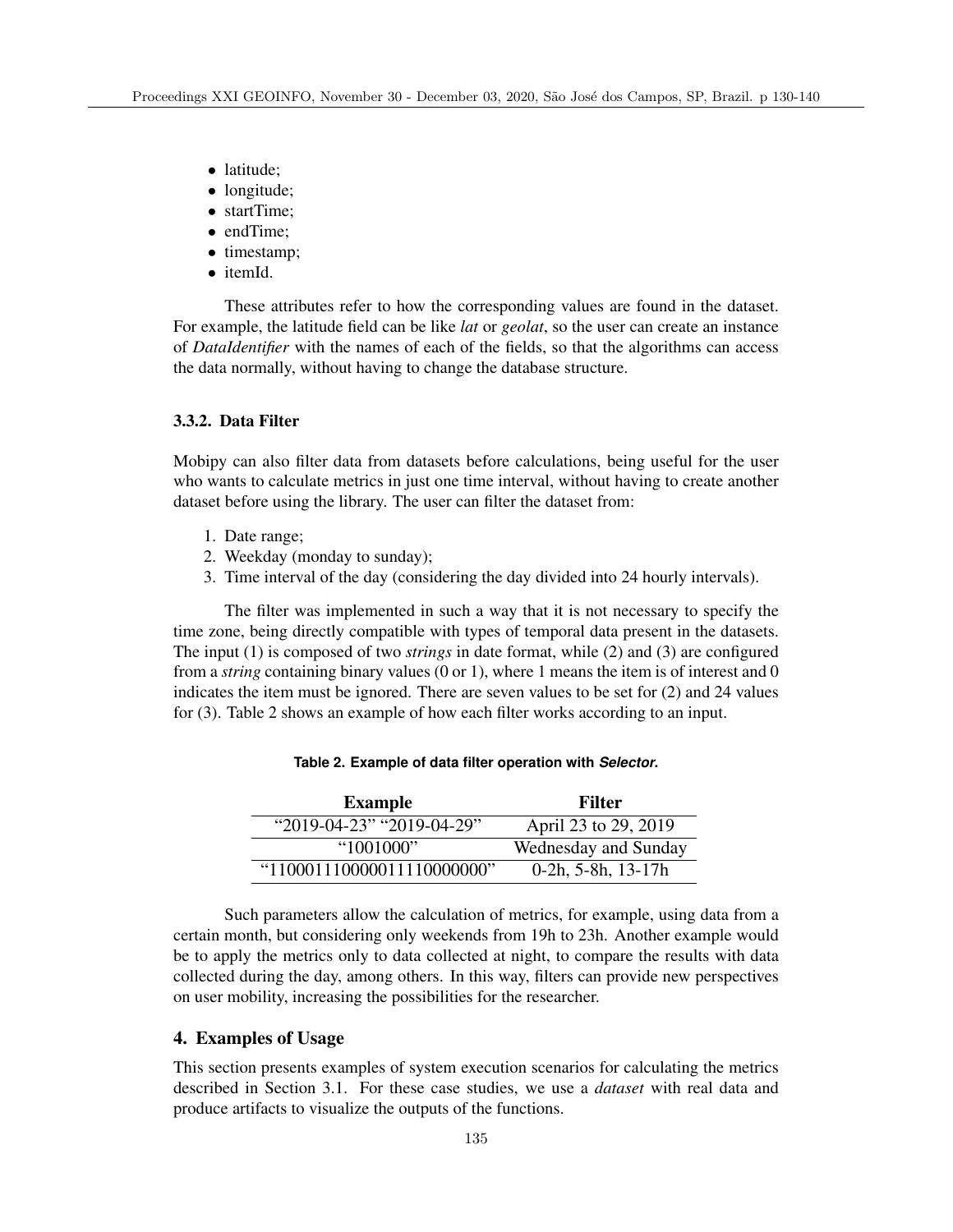## 4.1. Dataset

The data to be used in the tests come from a survey carried out by Nokia, called Mobile Data Challenge (MDC) [Laurila et al. 2012, Kiukkonen et al. 2010]. In this survey, carried out between 2009 and 2011, in the city of Lake Geneva, Switzerland, sensors embedded in smartphones were used in order to record continuous geolocation data of about 200 people.

## 4.2. Scenario I

In the first scenario, the system was run to evaluate the Radius of Gyration metric (Section 3.1.1), Total Distance Displacement (Section 3.1.2) and Activity Centers (Section 3.1.3). For that, data from a user present in the dataset whose trajectory has been short was selected, in order to provide a better visualization of the results. Figure 2 shows, in green, the geographic data of this user.



**Figure 2. User 1 data on the map.**

When executing the Radius of Gyration function, the midpoint was not specified. Therefore, the algorithm did the calculation of this location before following its execution. The midpoint found was *(46.501, 6.694)*, identified in Figure 3 in the yellow circle in the center of the map. This point was then used as a basis to identify the greatest distance. After execution, the function returned the Radius of Gyration, which is approximately 7665 *m*.

From the geographic data, the execution of the total distance displacement calculated that user 1 had a total trajectory of 38.6 *km* during the time interval from 07 to 20 April 2010. The calculation of the Activities identified 2 elements, each involving data at the ends of the map, as seen in Figure 3.

## 4.3. Scenario II

In the second experimental scenario, we performed the Home Location Detection algorithm. For this, another user was selected with much more data, since, in this way, more clusters are generated, so that the algorithm identifies the one that corresponds to the home location.

As described in Section 3.1.4, the algorithm selects the data sent at night and on the days of the week. Out of the *49.557* Dataframe lines, *17.958* were considered. Then,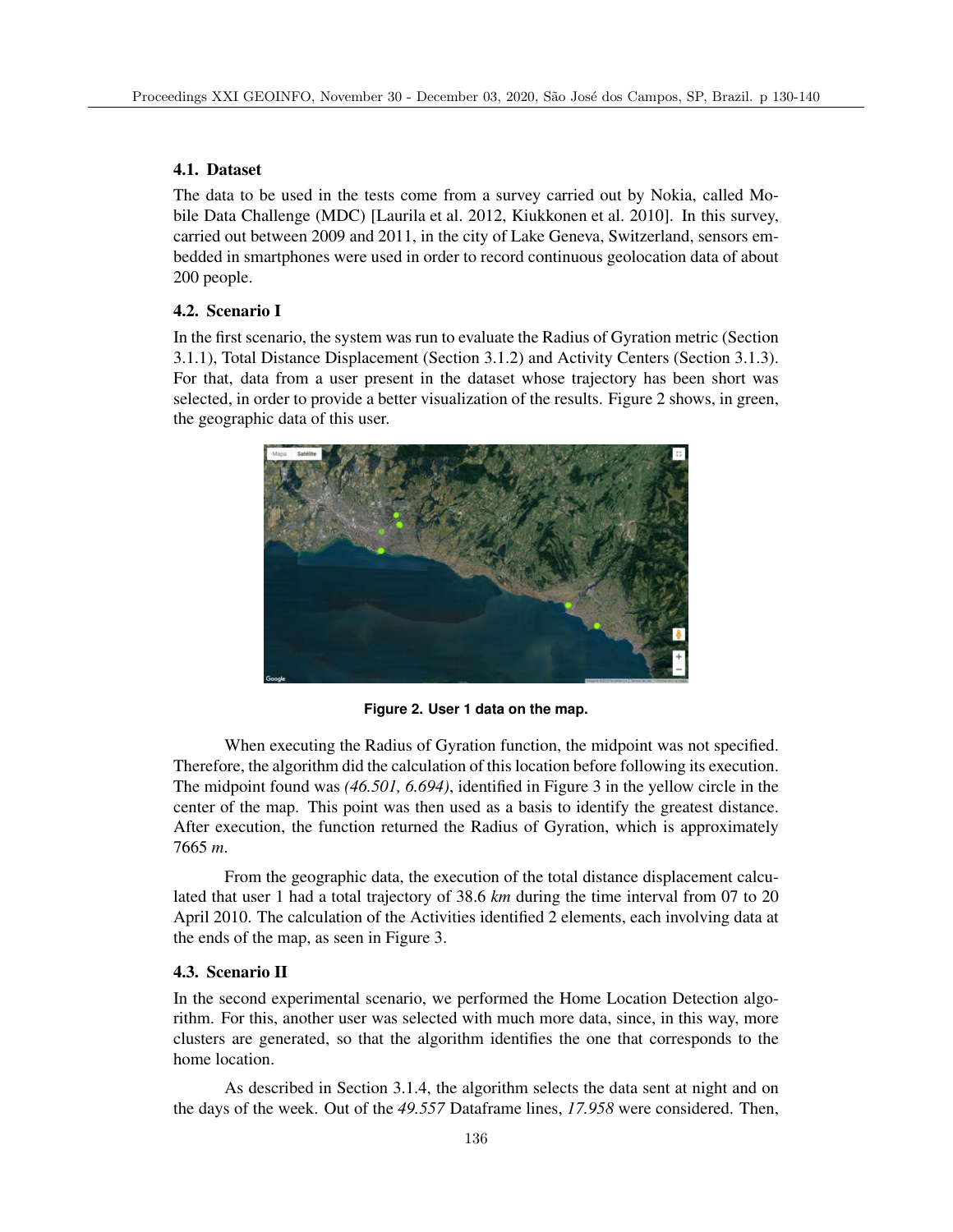

**Figure 3. Midpoint and the two user 1 activity centers resulting from the** *Radius of Gyration* **and** *Activity Center Detection* **functions, respectively.**



**Figure 4. Geographic data of user 2.**

from those remaining ones, 7 clusters were created, as shown in the map of Figure 5, where each cluster is shown in a different color. From them, it appears that the densest regions (i.e., the place where the user spends the most time at night on weekdays) are their home. In Figure 5 the identified home location is shown, together with the other clusters created.

## 4.4. Scenario III

For the third and final scenario, we used two datasets. The first consists of stop regions, which are aggregations of a user's data. The second consists of POIs obtained from Google Maps<sup>2</sup>. It is noteworthy that this is only a scenario of application of the proximity grouping metric (Section 3.1.5), which, in this case, can provide information about the profile of the places that the user most frequently visits. The datasets were passed as a function parameter, while the function output (including the POIs closest to each stop

 $2$ POIs were obtained programmatically, from the Google Maps API, and then used directly to run the tool, without storing them after execution, according to guidelines specified in the API license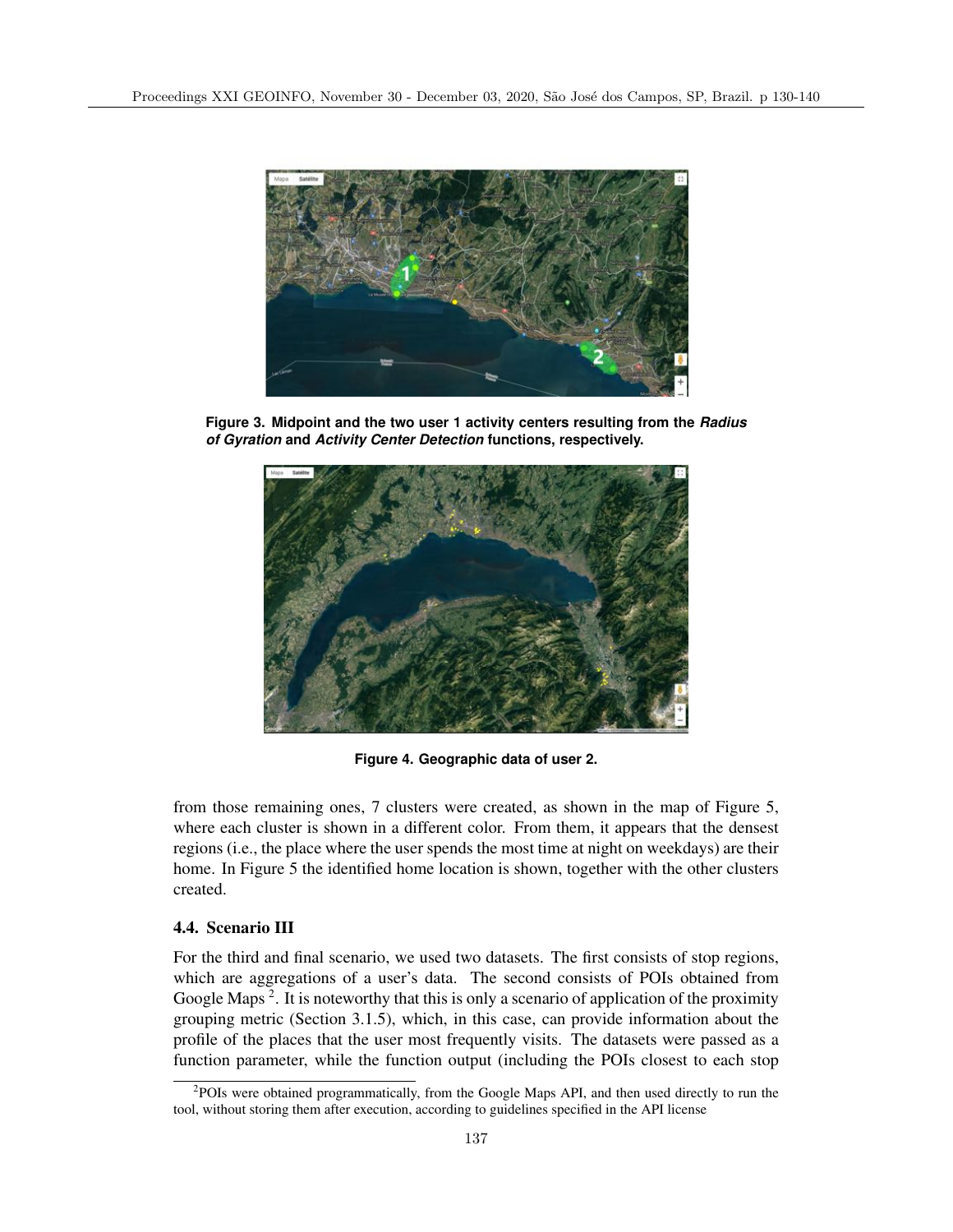

**Figure 5. Clusters produced by the** *Home Location Detection* **algorithm.**

region) was drawn on the map of Figure 6.

Based on Figure 6, it is possible to observe the stop regions *(stop region)* (in pink) with their closest POIs, limited to 10 (in dark blue). The nearest POI *(closest because)* is identified on the map by the red square around it.

# 5. Final Remarks

For the implementation of the library, the Python language was chosen due to the wide range of geospatial data processing tools available [Garrard 2016, Graser and Olaya 2015, Dobesova 2011] as well as to the ease of coding, readability and import in other projects in different systems. There were also decisions about the structure of Mobipy in relation to which and how each of the metrics would be translated into a functional algorithm, as well as that it would be efficient and general to the point of being compatible with a variety of datasets. Furthermore, decisions were made in favor of the performance of the algorithms, since datasets with thousands of records are generally used, and operations such as those performed in the calculation of the metrics tend to be costly in terms of time and processing.

Regarding improvements that can be made at Mobipy in future work, the following can be listed:

- (i) implementation of additional metrics or evolutions of existing ones;
- (ii) development of more advanced dataset filters;
- (iii) integration with database APIs;
- (iv) native tool for viewing plots results.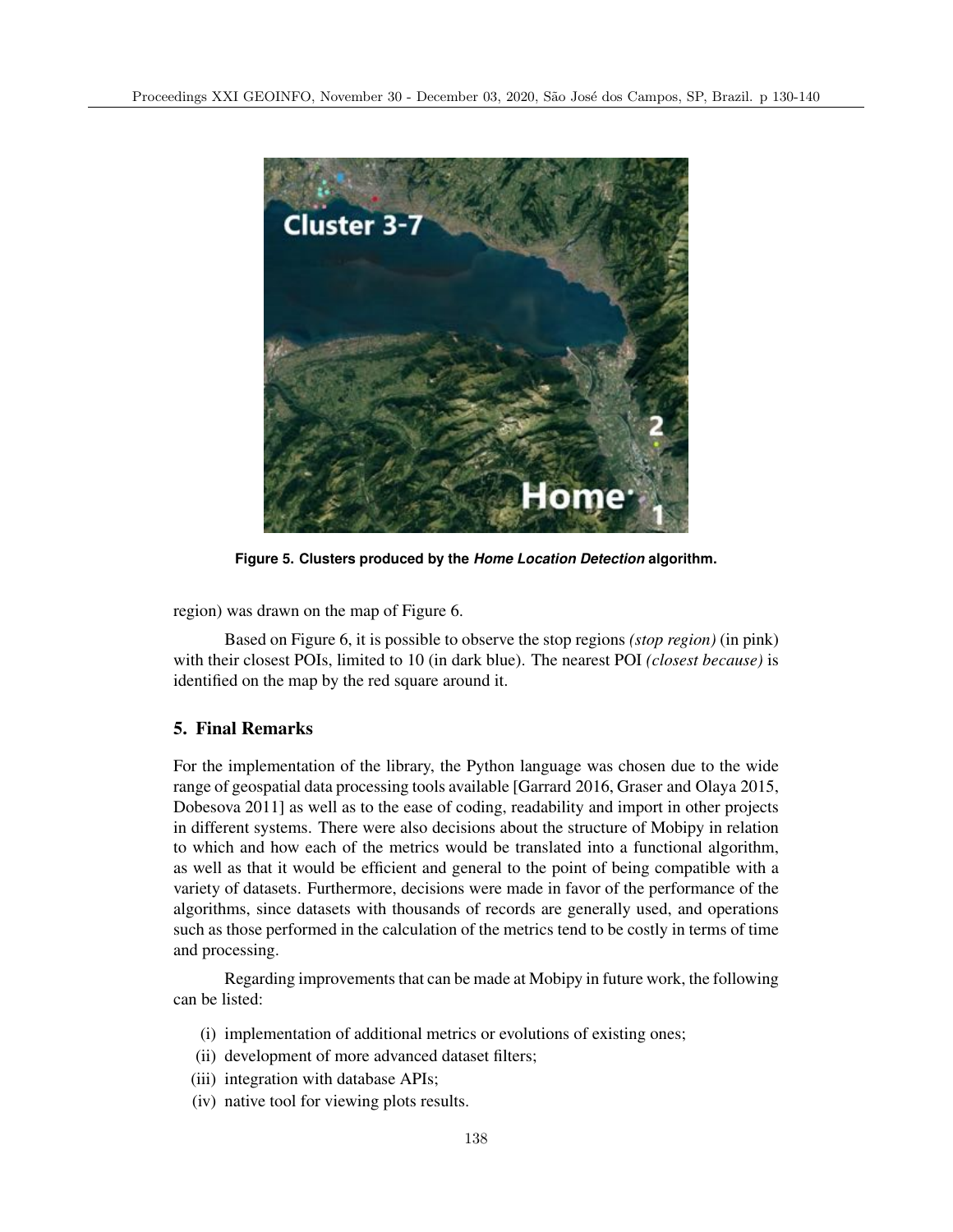

**Figure 6. Grouping of stop regions and points of interest.**

#### References

- Dobesova, Z. (2011). Programming language python for data processing. In *2011 International Conference on Electrical and Control Engineering*, pages 4866–4869. IEEE.
- Ester, M., Kriegel, H.-P., Sander, J., Xu, X., et al. (1996). A density-based algorithm for discovering clusters in large spatial databases with noise. In *Kdd*, volume 96, pages 226–231.
- Garrard, C. (2016). *Geoprocessing with Python*. Manning Publications Co.
- Graser, A. and Olaya, V. (2015). Processing: A python framework for the seamless integration of geoprocessing tools in qgis. *ISPRS International Journal of Geo-Information*, 4(4):2219–2245.
- Han, J., Kamber, M., and Tung, A. K. (2001). Spatial clustering methods in data mining. *Geographic data mining and knowledge discovery*, pages 188–217.
- Hasan, S., Zhan, X., and Ukkusuri, S. V. (2013). Understanding urban human activity and mobility patterns using large-scale location-based data from online social media. In *Proceedings of the 2nd ACM SIGKDD international workshop on urban computing*, page 6. ACM.
- Jerônimo, C. L. M., Campelo, C. E. C., and de Souza Baptista, C. (2017). Using open data to analyze urban mobility from social networks. *JIDM*, 8(1):83.
- Kiukkonen, N., Blom, J., Dousse, O., Gatica-Perez, D., and Laurila, J. (2010). Towards rich mobile phone datasets: Lausanne data collection campaign. *Proc. ICPS, Berlin*, 68.
- Kong, X., Xia, F., Wang, J., Rahim, A., and Das, S. K. (2017). Time-location-relationship combined service recommendation based on taxi trajectory data. *IEEE Transactions on Industrial Informatics*, 13(3):1202–1212.